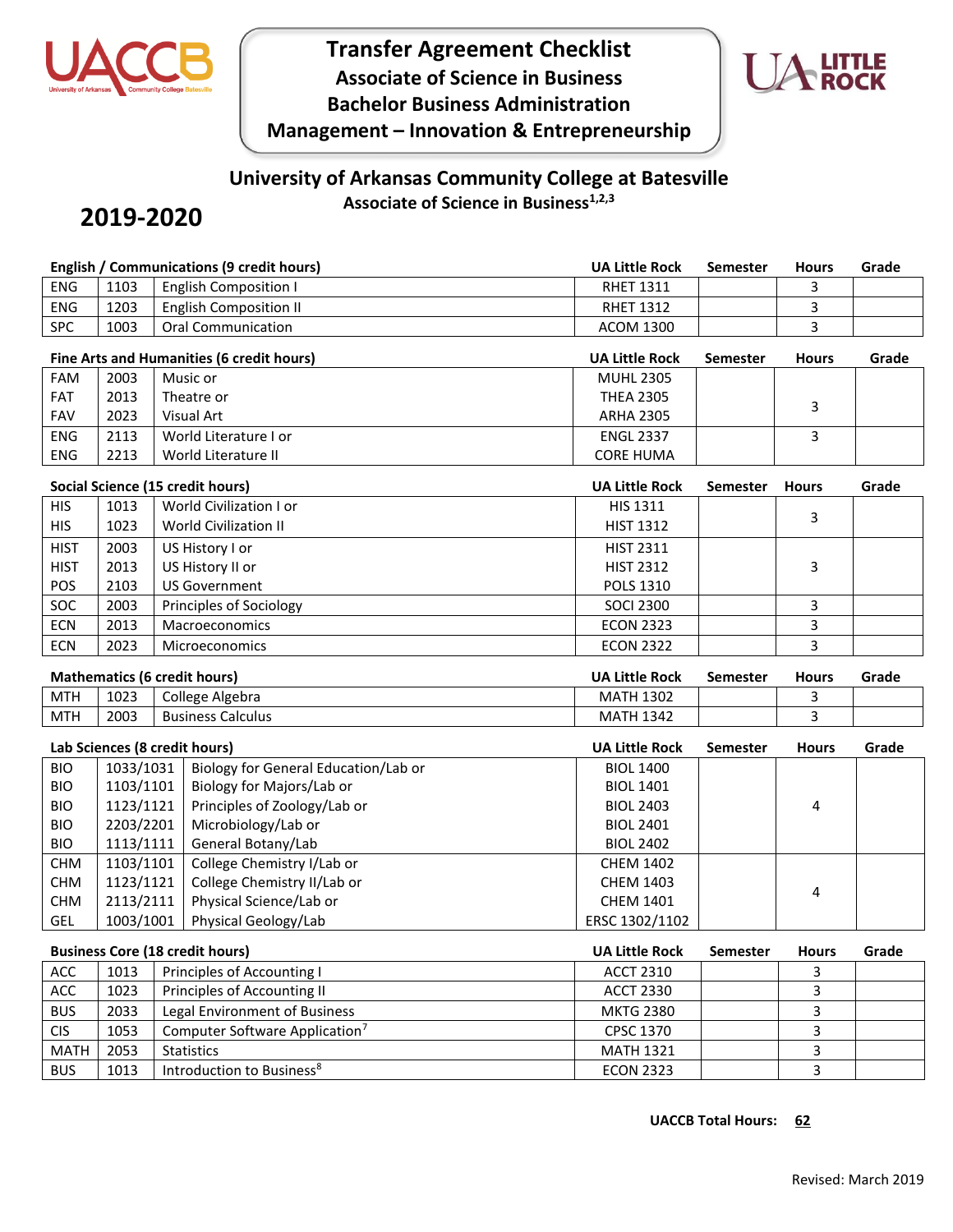



### **University of Arkansas at Little Rock**

## **Bachelor of Business Administration Management – Innovation & Entrepreneurship<sup>4</sup> 2019-2020**

|             |           | <b>Professional Business Courses (28 credit hours)</b> | <b>Semester</b> | <b>Hours</b> | Grade |
|-------------|-----------|--------------------------------------------------------|-----------------|--------------|-------|
| <b>BSAD</b> | 2010/4010 | Career Catalyst <sup>6</sup>                           |                 | 0            |       |
| <b>BSAD</b> | 3100      | <b>Business Professionalism</b>                        |                 |              |       |
| <b>BINS</b> | 3305      | <b>Management Information Systems</b>                  |                 | 3            |       |
| <b>BINS</b> | 3352      | Data Analysis and Visualization                        |                 | 3            |       |
| <b>BINS</b> | 3380      | <b>Business Communication</b>                          |                 | 3            |       |
| <b>ECON</b> | 3355      | <b>Quantitative Business Analysis</b>                  |                 |              |       |
| <b>FINC</b> | 3310      | <b>Business Finance</b>                                |                 | 3            |       |
| <b>MGMT</b> | 3300      | Principles of Management                               |                 | 3            |       |
| <b>MGMT</b> | 3304      | <b>Operations Management</b>                           |                 | 3            |       |
| <b>MGMT</b> | 4380      | <b>Business Strategy (Capstone Course)</b>             |                 | 3            |       |
| <b>MKTG</b> | 3350      | <b>Principles of Marketing</b>                         |                 | 3            |       |

|             |      | Management – Innovation & Entrepreneurship Major Requirements (12 credit hours) | Semester | <b>Hours</b> | Grade |
|-------------|------|---------------------------------------------------------------------------------|----------|--------------|-------|
| <b>MGMT</b> | 3362 | Venture Management & Decision Making                                            |          |              |       |
| <b>MGMT</b> | 4361 | Business Planning & Product Introduction                                        |          |              |       |
| <b>MGMT</b> | 4365 | <b>Business Consulting</b>                                                      |          |              |       |
| <b>MGMT</b> | 4383 | <b>Entrepreneurial Perspectives</b>                                             |          |              |       |

|             |      | Management – Innovation & Entrepreneurship Electives (12 credit hours) | Semester | <b>Hours</b> | Grade |
|-------------|------|------------------------------------------------------------------------|----------|--------------|-------|
| <b>MGMT</b> | 3320 | Human Resources Management or                                          |          |              |       |
| <b>MGMT</b> | 3340 | Managing People in Organizations or                                    |          |              |       |
| <b>MGMT</b> | 4385 | Special Topics in Management or                                        |          |              |       |
| <b>MGMT</b> | 4391 | <b>Employment Law</b>                                                  |          |              |       |
|             |      | At least 2 of the 4 courses must be from the following list:           |          | 12           |       |
| MGMT        | 3364 | Family Business Management or                                          |          |              |       |
| <b>MGMT</b> | 4363 | Financing Entrepreneurial Ventures or                                  |          |              |       |
| <b>MKTG</b> | 4310 | <b>Marketing Research</b>                                              |          |              |       |

# **Competency Area (6 credit hours) Choose One Option:**

| <b>Financial Option:</b> |      |                                                                 | <b>Semester</b> | <b>Hours</b> | Grade |
|--------------------------|------|-----------------------------------------------------------------|-----------------|--------------|-------|
| <b>ACCT</b>              | 3311 | Inter. Fin. Acct. I or                                          |                 |              |       |
| <b>ACCT</b>              | 3312 | Inter. Fin. Acct II or                                          |                 |              |       |
| <b>ACCT</b>              | 3330 | Inter. Cost & Man. Acct or                                      |                 |              |       |
| <b>ACCT</b>              | 3341 | Accounting Info. Systems or                                     |                 | 6            |       |
| <b>FINC</b>              | 3370 | Real Estate Principles or                                       |                 |              |       |
| <b>FINC</b>              | 4360 | Risk Management or                                              |                 |              |       |
| <b>FINC</b>              | 4365 | <b>Estate Planning</b>                                          |                 |              |       |
|                          |      | <b>International Business (Culture) Option:</b>                 | <b>Semester</b> | <b>Hours</b> | Grade |
| <b>MGMT</b>              | 4377 | Int'l Bus. Mgmt (This is a requirement of this competency area) |                 |              |       |
| <b>HIST</b>              | 3326 | Soviet Union & Modern Russia or                                 |                 |              |       |
| <b>HIST</b>              | 3336 | Islam & Modern Middle East or                                   |                 |              |       |
| <b>HIST</b>              | 3345 | People's Republic of China or                                   |                 | 6            |       |
| SOCI                     | 3312 | North American Indians or                                       |                 |              |       |
| SOCI                     | 3316 | Japanese Culture & Society or                                   |                 |              |       |
|                          | 3330 | Minority Groups or                                              |                 |              |       |